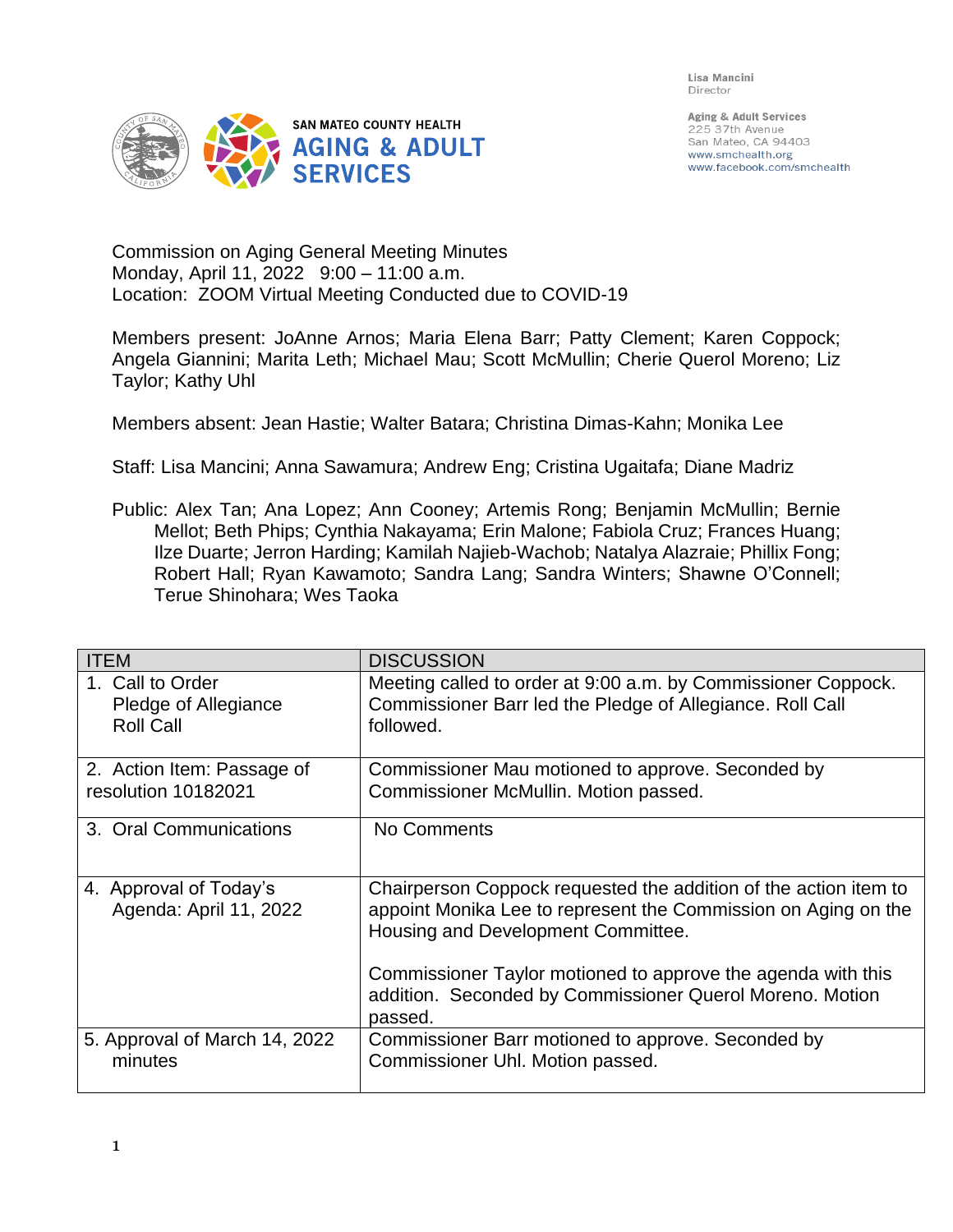| 6. Committee and Ad Hoc<br>Reports | <b>Executive Committee</b><br>Commissioner Coppock presented the action item to appoint<br>Commissioner Lee to the Housing and Community Development<br>committee. Commissioner McMullin made the motion.<br>Commissioner Arnos seconded the motion. Motion passed.<br>Commissioner Coppock reported on the planned presentation<br>schedule for the remainder of the year. In May, she will be<br>presenting CoA's Annual report. In June there will be a<br>presentation from the LGBTQ commission. In July a<br>representative from SamTrans will talk about services available<br>for older adults. In September a presentation on Anti-Asian<br>sentiments is planned. Self Help for the Elderly has received<br>funding to address this issue in both San Francisco and San |
|------------------------------------|-----------------------------------------------------------------------------------------------------------------------------------------------------------------------------------------------------------------------------------------------------------------------------------------------------------------------------------------------------------------------------------------------------------------------------------------------------------------------------------------------------------------------------------------------------------------------------------------------------------------------------------------------------------------------------------------------------------------------------------------------------------------------------------|
|                                    | Mateo Counties. In October, we will be having an overview of all<br>the programs that are funded through aging and adult services. In<br>November, the MISO group is scheduling a presentation. In<br>January the RAC will start off the year with a rebuilding<br>relationship gathering.                                                                                                                                                                                                                                                                                                                                                                                                                                                                                        |
|                                    | <b>Resource Access Committee</b><br>Anna Sawamura reported that the Help at Home guide has been<br>finalized. Staff are working on translations of the guide into<br>Chinese and Spanish. Commissioner Lee plans to attend the RAC<br>meeting where the committee plans to work on RAC work plans<br>as discussed at the board retreat.                                                                                                                                                                                                                                                                                                                                                                                                                                           |
|                                    | <b>MISO (Middle Income Senior Opportunities) Committee</b><br>Commissioner Barr reported that they are working on aligning<br>themselves to the master plan and one of the issues being<br>discussed is "affording aging." They are also concentrating on<br>bridging the technological divide. Anna Sawamura reported that<br>another topic of discussion was supporting universal basic income<br>to cover costs like food, housing and medical care. Research on<br>how it's working in other counties is being considered.                                                                                                                                                                                                                                                    |
|                                    | <b>Transportation Committee</b><br>Commissioner Mau reported that notes from the last meeting<br>have been circulated via email. The next transportation committee<br>meeting will be this Thursday at 3 pm. One topic of discussion as<br>a follow up to the retreat is the possibility of the expansion or<br>addition of new goals. They are considering renaming the<br>committee to include other goals from the Master Plan for Aging.                                                                                                                                                                                                                                                                                                                                      |
| 7. Member Reports                  | Commissioner McMullin reported that one thing they have found<br>to be a common thread in all of the committees is that<br>communication is key. They could have all the services in the                                                                                                                                                                                                                                                                                                                                                                                                                                                                                                                                                                                          |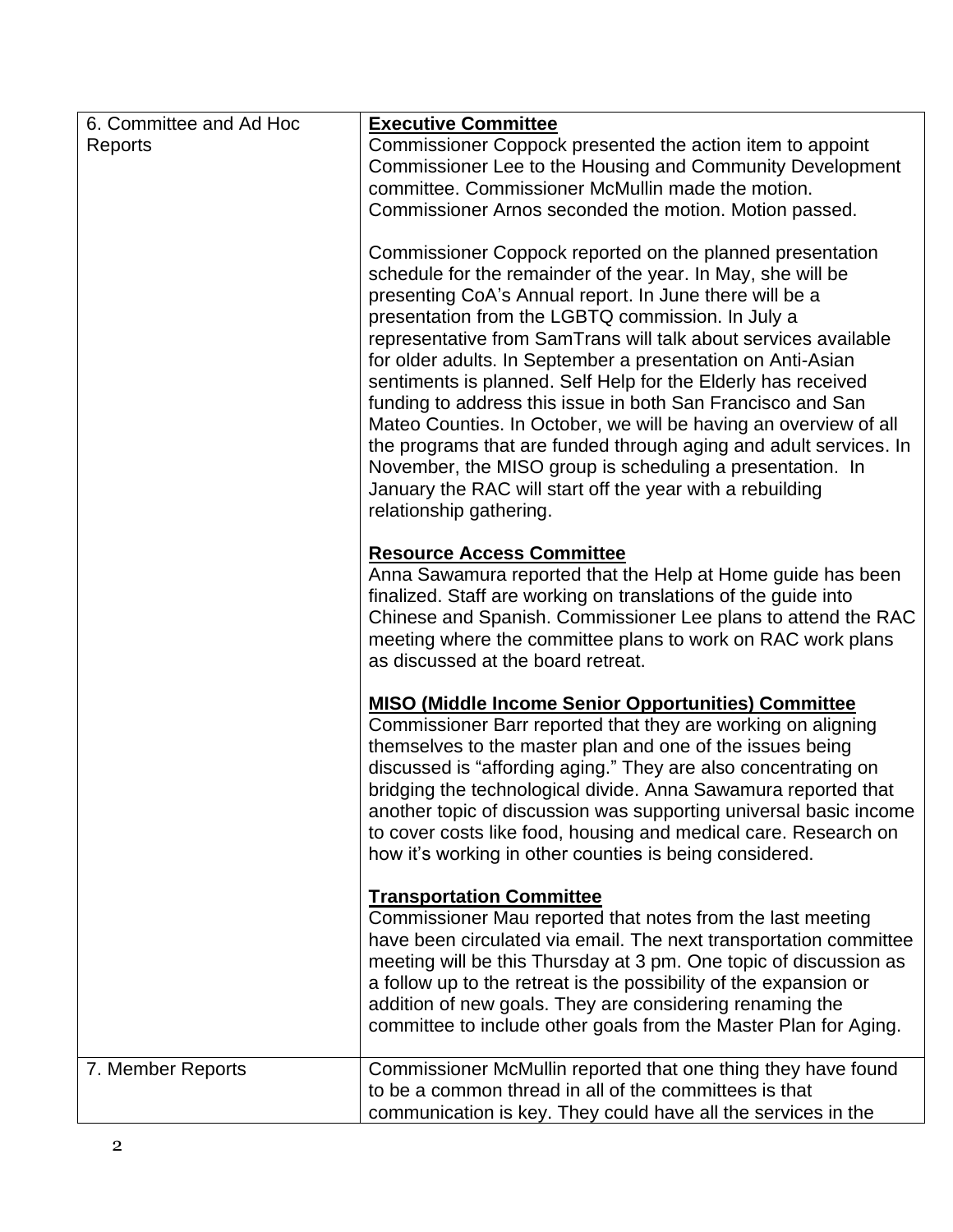|                  | world but if they don't know about it then it doesn't matter. He was<br>fortunate enough to be approached by a tv station in Mountain<br>View, KMVT 15, to do a regular program on the Village services.<br>He asked to expand it to all services for Older Adults in the Bay<br>Area and they approved so he names it Age Friendly Bay Area.<br>It's a monthly series of interviews which started in January. The<br>first interview was with Diana Miller who is the Age Friendly guru<br>for Santa Clara County and works for Aging and Adult Service.<br>The second interview in February was with Susan Houston with<br>Peninsula Family Service. The third was with the Executive<br>director of Village Movement California. The next one will be with<br>Sandi Winter representing Senior Coastsiders. While he has a<br>plan for most of the year, there are still openings. He is requesting<br>suggestions on specific programs or leaders in the community<br>who are engaged in Senior Services. |
|------------------|---------------------------------------------------------------------------------------------------------------------------------------------------------------------------------------------------------------------------------------------------------------------------------------------------------------------------------------------------------------------------------------------------------------------------------------------------------------------------------------------------------------------------------------------------------------------------------------------------------------------------------------------------------------------------------------------------------------------------------------------------------------------------------------------------------------------------------------------------------------------------------------------------------------------------------------------------------------------------------------------------------------|
|                  | Commissioner Coppock wanted to thank everyone for a<br>successful retreat. She requested committees complete<br>workplans by June with the goal of presenting them at the June or<br>July meeting. After workplans are developed each committee will<br>be asked to provide quarterly updates.                                                                                                                                                                                                                                                                                                                                                                                                                                                                                                                                                                                                                                                                                                                |
| 8. Staff Reports | Lisa Mancini wanted to congratulate the Commission on a<br>successful retreat.                                                                                                                                                                                                                                                                                                                                                                                                                                                                                                                                                                                                                                                                                                                                                                                                                                                                                                                                |
|                  | She heard earlier in the meeting that the Commissioners would be<br>interested in hearing more and learning about the kinds of<br>services that Aging and Adult Services is offering and would be<br>willing to update everyone in her monthly staff report. She also<br>heard that they want to learn more about the legislation especially<br>in California, and she can also include updates in her report. She<br>can share what she receives from the California Association of<br>Area Agencies on Aging as well as local initiatives.                                                                                                                                                                                                                                                                                                                                                                                                                                                                  |
|                  | The curve keeps moving up in the vaccinations and booster shots<br>that the county is providing. A second booster has been<br>authorized for those 65 and older and also for those who are 50<br>and older with underlying health conditions. There have been a lot<br>of questions regarding when you should get your second booster<br>and whether you should wait. The recommendation is to consult<br>your primary care physician.                                                                                                                                                                                                                                                                                                                                                                                                                                                                                                                                                                        |
|                  | Commissioner Coppock would like more information on AB 2583,<br>the Alzheimer's and Dementia policy training bill.                                                                                                                                                                                                                                                                                                                                                                                                                                                                                                                                                                                                                                                                                                                                                                                                                                                                                            |
|                  | Lisa Mancini will check in on this and see what the county is<br>planning on doing with this bill.                                                                                                                                                                                                                                                                                                                                                                                                                                                                                                                                                                                                                                                                                                                                                                                                                                                                                                            |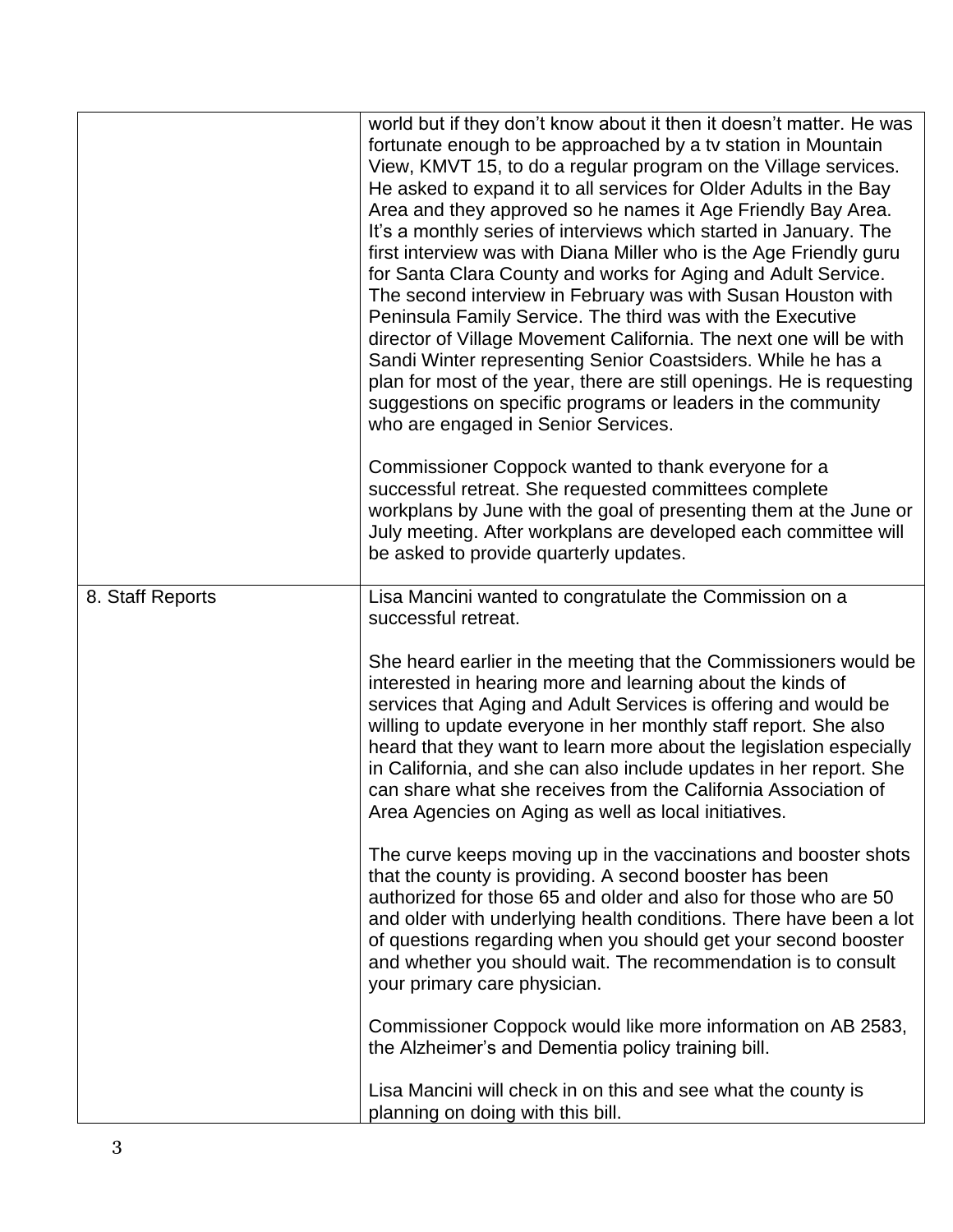|                  | Anna Sawamura reported that there may be some changes to the<br>virtual CoA and committee meetings. On the state level, on April<br>1, the current state of emergency allowing them to meet virtually<br>is ending. Each of the counties will need to start making decisions<br>on when they need to change their meeting structure. She did<br>meet on the county level with other Board and Commission<br>members regarding when they would be required on the county<br>level to begin changing the meeting structure and that is still being<br>looked at. President Horsley is wanting to move back to in person<br>meetings but at this time, there is no official requirement to<br>change how these meetings are conducted. They are being as<br>flexible as possible right now understanding that these meetings<br>have been held virtually for well over two years now and that<br>changing back to in person meetings will present different types of<br>challenges. They have also seen that meeting virtually has really<br>been able to not only increase participation, but it's also been a<br>much easier way for people to be able to connect and<br>communicate. They will need to start looking at in person<br>meetings at least on the general meeting level but thinks that if<br>recommendations are made for committees to continue meeting<br>virtually it would very much be an option. Before the pandemic, it<br>was required if people were not going to be meeting in person and<br>connecting in other ways, you would be required to post and allow<br>the public or others to join the meeting. That is no longer the case.<br>The Request for Proposals was released on February 23rd with<br>the deadline to submit: April 21 <sup>st</sup> for services to begin on July 1 <sup>st</sup> .<br>She thanked those commissioners that volunteered to be on the<br>evaluation panel. Review meetings will be virtual.<br>Advocacy that was done by National Meals on Wheels resulted in<br>successfully securing additional funding for nutrition infrastructure<br>grants. For the first time in a long time, providers can receive<br>funding to help them with possibly purchasing more vehicles for<br>home delivered meals. Kitchen equipment can also be purchased.<br>Aging and Adult Services will submit a request for proposal to<br>request infrastructure support when the funding is released. |
|------------------|-----------------------------------------------------------------------------------------------------------------------------------------------------------------------------------------------------------------------------------------------------------------------------------------------------------------------------------------------------------------------------------------------------------------------------------------------------------------------------------------------------------------------------------------------------------------------------------------------------------------------------------------------------------------------------------------------------------------------------------------------------------------------------------------------------------------------------------------------------------------------------------------------------------------------------------------------------------------------------------------------------------------------------------------------------------------------------------------------------------------------------------------------------------------------------------------------------------------------------------------------------------------------------------------------------------------------------------------------------------------------------------------------------------------------------------------------------------------------------------------------------------------------------------------------------------------------------------------------------------------------------------------------------------------------------------------------------------------------------------------------------------------------------------------------------------------------------------------------------------------------------------------------------------------------------------------------------------------------------------------------------------------------------------------------------------------------------------------------------------------------------------------------------------------------------------------------------------------------------------------------------------------------------------------------------------------------------------------------------------------------------------------------------------------------------------------------|
| 9. Stretch Break | There was a ten-minute stretch break.                                                                                                                                                                                                                                                                                                                                                                                                                                                                                                                                                                                                                                                                                                                                                                                                                                                                                                                                                                                                                                                                                                                                                                                                                                                                                                                                                                                                                                                                                                                                                                                                                                                                                                                                                                                                                                                                                                                                                                                                                                                                                                                                                                                                                                                                                                                                                                                                         |
| 10. Presentation | Senior Planet: "Aging with Attitude", Presentation on Technology<br>Services by Ryan Kawamoto                                                                                                                                                                                                                                                                                                                                                                                                                                                                                                                                                                                                                                                                                                                                                                                                                                                                                                                                                                                                                                                                                                                                                                                                                                                                                                                                                                                                                                                                                                                                                                                                                                                                                                                                                                                                                                                                                                                                                                                                                                                                                                                                                                                                                                                                                                                                                 |
| 11. Adjourn      | The meeting adjourned by Chairperson Coppock at 10:55 am.                                                                                                                                                                                                                                                                                                                                                                                                                                                                                                                                                                                                                                                                                                                                                                                                                                                                                                                                                                                                                                                                                                                                                                                                                                                                                                                                                                                                                                                                                                                                                                                                                                                                                                                                                                                                                                                                                                                                                                                                                                                                                                                                                                                                                                                                                                                                                                                     |

T

Г